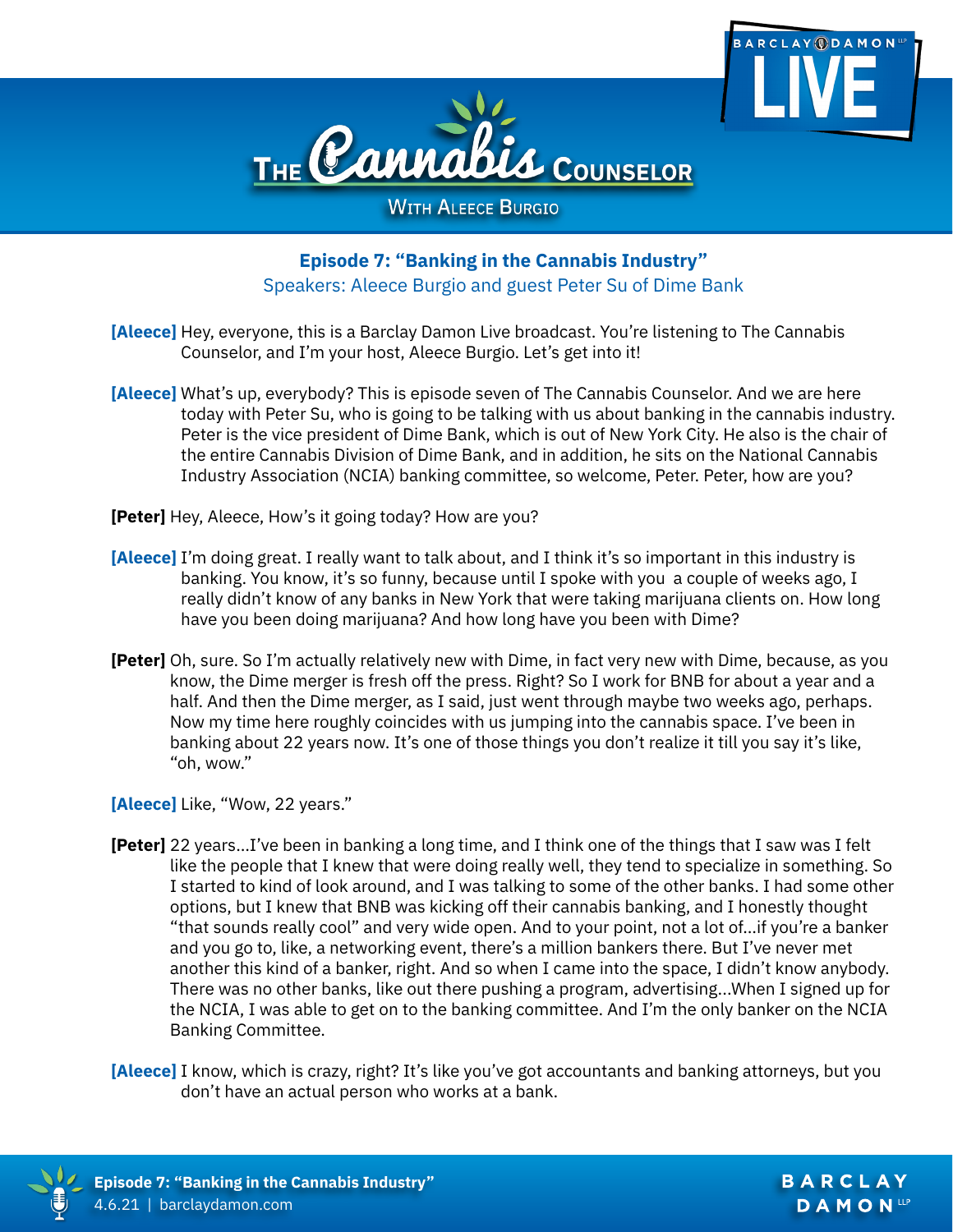

- **[Peter]** That's right! Yeah. It was kind of a surprise, but no, it's been quite a ride. And we have a very pretty significant book in cannabis already. We are comfortable banking "seed to sale." We cover the entire cannabis industry. So, hemp, CBD, or I suppose any cannabinoids as well as legal marijuana.
- **[Aleece]** So…what's interesting. I used to practice out in Oregon when I first started in 2015, and at that time, there was only one credit union that was accepting marijuana businesses, it's called Maps. I don't know if they're around.

### **[Peter]** Yep. Yeah.

- **[Aleece]** They had such an influx of business between 2015, 2016 because they would require people to show that they were either in the process of getting their license or have already obtained it, in order for them to have an account. How have you been kind of managing client bases now? Kind of being only really the only game in town in New York?
- **[Peter]** Oh, sure. Honestly, it's no different than any clients sort of walking in the door. And what I mean by that is this due diligence process right now, it's kind of that process on steroids, meaning we are asking a lot more questions. We are drilling down much further on ownership. So certainly from a compliance perspective, it's heavily stratified. We do get down much deeper. So from that perspective, I think the lead time is much longer. And in some cases, that actually weeds out certain people. Not to get strange reporting. If they're in that much of a rush where they like they're being kicked out of a bank or whatever the case may be…in some scenarios. And I'm just being up front in those situations, like look... that's my process. If that's too much for you, that's okay. But that's the way it works.
- **[Aleece]** Right. So how are you guys...Everyone knows that marijuana is still a schedule one substance at the federal level, obviously, New York right now, which will kind of dive into the absolute absurdity of New York.
- **[Peter]** Why? (Laughs) What do you mean, did something happen...
- **[Aleece]** Is something happening right now?! (Laughs) Just with state legislature and now getting approved for adult use, how does the bank kind of mitigate this idea that they're not laundering money through the bank with the schedule one substance...How do you guys get around that?
- **[Peter]** Well, you know, believe it or not, there's a set of guidelines from our primary regulator, FinCEN, and they publish an extensive set of guidelines to follow: "If you're going to bank in cannabis, do this." So the reality is any bank that doesn't do it…like it's not because they can't, they don't want to. So the question would be, why don't they want to?... And first of all, that list is onerous. I mean, there's a lot to do. And there are things in that's are hard to do. Like, how do you do it as a bank? And then the last thing is, as you know, it's still very cash heavy, right? And there's a lot of logistical issues. There's a lot more risk involved, right?
- **[Peter]** If something as simple as credit cards came into play, you would see a sea change in the industry, lots of banks would jump in and say, okay, we're good now because there's just not the kind of crazy logistics and risk that they have to take the cash and everything like that. I mean, the same thing with money servicing businesses, right? They are perfectly legal, but what a nightmare to banks…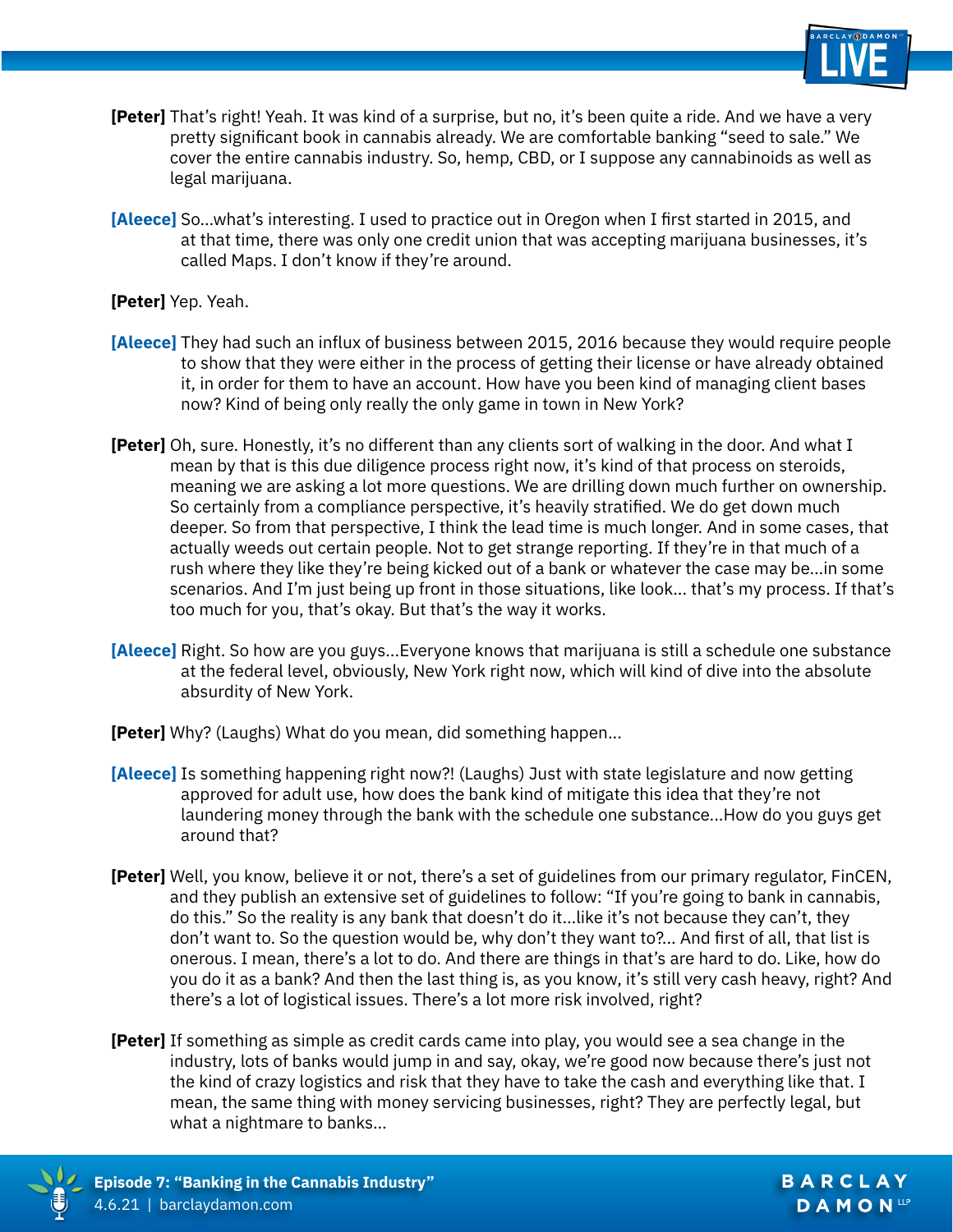

## **[Aleece]** Right.

- **[Peter]** …and you see recently there's actions against, like, Capital One, for example, from the legacy MSB business that they took over from Norfolk. So there's a lot of inherent risk there and arguably not enough reward, Right. So I'm sorry, going back to your original question is, how do we get around it? Well, the truth is, this is a set of guidelines as long as we follow those and follow the state by state regime. So we are comfortable, let's say, banking in Jersey as well, for example. And so we do have to be careful of the difference in state laws.
- **[Aleece]** And the FinCEN guidelines basically say, if there's anything suspicious reported, right… That's basically the overall plot, those guidelines. It's just like, hey, if something's off... Do you think that we're going to see an expansion on that? I mean, obviously, you guys were kind of working off that Cole Memorandum, which was rescinded during President Trump's administration with Jeff Sessions. Now, I think with going into President Biden's administration, I know that the proposed Attorney General Merrick Garland, is saying, "Hey, we're hands off…" Kind of similar to the Cole Memorandum..."We're hands off if you're utilized in the state, you guys operate the way that you want to operate. We're not going to appoint resources to criminalizing people who are operating within state laws." But do you foresee additional federal legislation? Do you think the Safe Banking Act is going to get passed this year? What are your thoughts on that?
- **[Peter]** It's probably above my pay grade to prognosticate on what's going to happen with legislation or whatever. I would say, I'm not sure that something like Safe Banking is going to be the cause of sea change the way you and I are talking about it, right? And what I mean by that is, like I said, it's already guidelines, right? Like FinCEN is saying, do this. I think that those motivations for banks to stay out of the business unless those come off the table. Like I said, cash....sure, clear legislation, if some of these rules were crystallized further, sure, more will jump in. I don't know that it would, again, would be a sea change, like a credit card, for example.

### **[Aleece]** Right.

**[Peter]** And maybe this is a contrarian view. I'm not convinced that some of these "band aids" are going to help. It's just more band aids on top of an already "band-aid situation." Really, nothing short of full legalization. Yeah, it's going to be the next big move. In fact, re-schedulization would almost be worse, perhaps, right? Because now you have a fully regulated…like if they went fully medical. Now, it's big pharma only, essentially. Right.

### **[Aleece]** Right.

**[Peter]** So, yeah, unless they de-schedulize or federalize, I don't know that you can solve all those issues. Look, you only have to look as far as, like, hemp, CBD to see that that's true.

**[Aleece]** Yeah. No, you're totally right.

**[Peter]** It's fully legal. You don't see banks jumping in. Even CBD, which is derivative, there's still the same sort of banking issues, payment issues, insurance issues. Now, again, I say that without necessarily knowing what will be in, let's say the Safe Banking Act. So sure, if for some reason, that prompts Mastercard and Visa to come out and say, "Okay, go ahead." That would be a sea change. But if it doesn't, and it's just saying, like, Hey, please go ahead and provide banking for cannabis like that. I don't know that that's going to do much.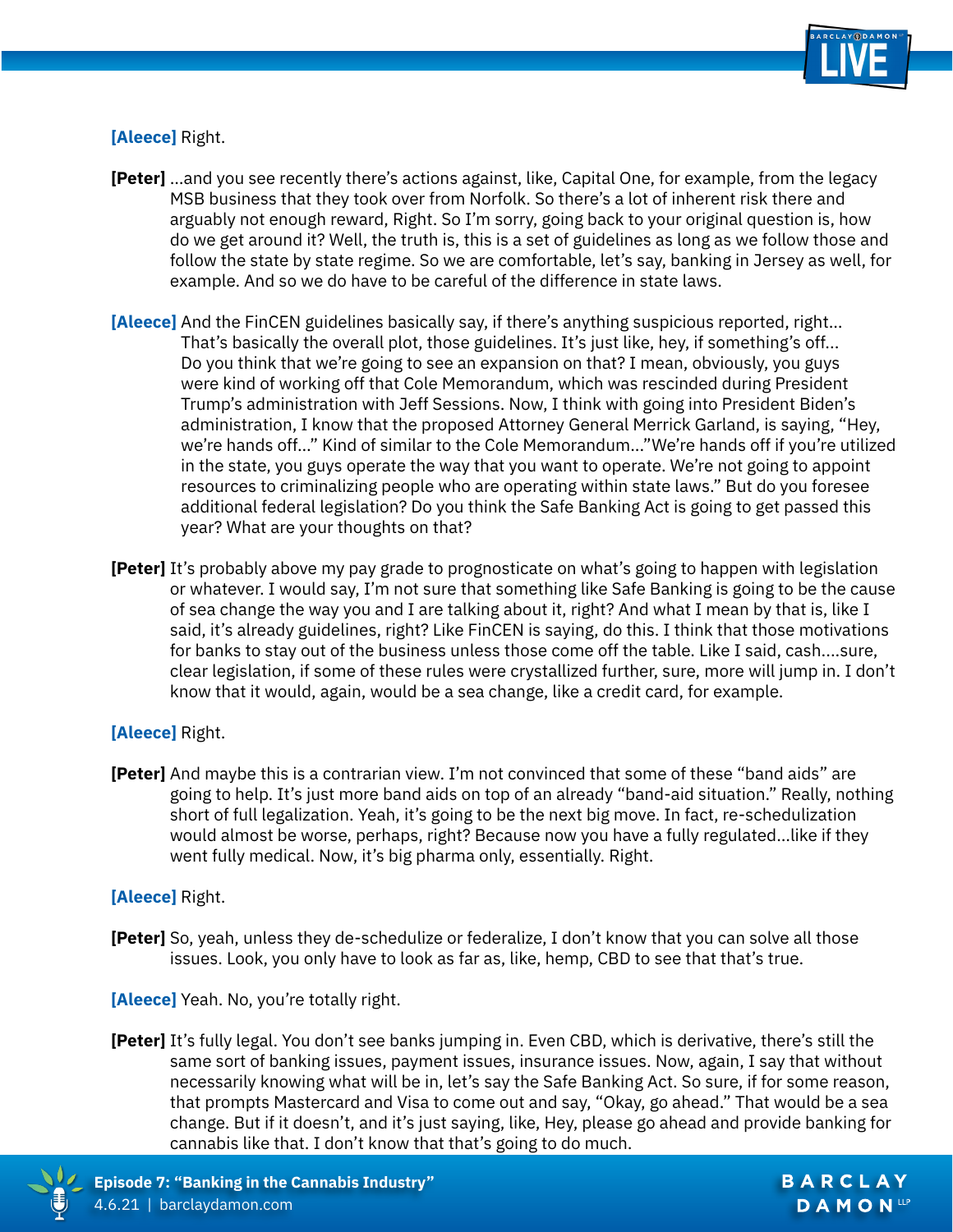

- **[Peter]** Now. One of the issues is when you look at the way the guidelines are written and you mentioned this, it's essentially just a cut and paste from the Cole memo. Now, the Cole memo is applicable, perhaps for the state attorney generals, meaning, from a legal perspective, like, where are we dedicating resources? If you take that same language and you paste it on to banking regs, well, some of it doesn't really make a lot of sense, right? So how does a bank know, for example, whether you are or not…
- **[Aleece]** …money laundering! How do they know if you're money laundering?
- **[Peter]** Well, that is always the issue, right? Cannabis or otherwise, we're always worried about money laundering, right? Maybe it's heightened and sure because the cash now—we have a real problem. How do we get all that cash? Right. But, yeah, I think when you look at the Cole memo, you look at something like, Okay, make sure the store is not selling to minors. Right. So that makes sense maybe for an attorney general, how does the bank know, right? How do we know if you're selling to a minor?
- **[Aleece]** So what's the operating of it all, right? You guys are taking a deep dive. What's interesting. And just to kind of touch base on this. When I was out in Oregon, I was working for this law firm called Green Light Law Group, where it was small. It was just the three of us, it was me and these two partners, they were East Coast guys. We were right in the thick of things, right. We're doing all the applications. And so…

**[Peter]** The early days of Oregon…

**[Aleece]** The early days! Yeah, I know. It was really exciting. We got booted from four banks while I worked there. Yeah, they were like, 'cause I would come in... I'm like, you know, like the first year associate, I'm coming in with 15k that reeks of weed, cash....my purse, like walking up like, I hope nobody smells what I'm about to do. I would go to the bank, and they'd be like, Okay... And I'm like, I work for a law firm. I am a lawyer, but it didn't matter. And they were like, well, all of your…basically what their point was of why they eliminated us was your profits are generated from a business that's schedule one.

### **[Peter]** Yes.

**[Aleece]** And so it didn't matter because we were a full service cannabis firm. What we were finding was smaller banks, either very local banks who would take us, or, like, one guy in a large bank who was just like, screw it, we're going to go in…And it's really nice to see it. What's funny now, is that, you know people ask me this all the time. I don't think East Coast is going to have the banking issues that the West Coast did at the onset of marijuana legislation, because we just have very strong banking relations over here and not even just from a Dime perspective where you guys are actually taking clients. But just in a…when Massachusetts launched their program, I was asking attorneys in that area, like, Hey, how are you guys handling banking? And they're like, Oh, we're not having any issues. And I was like, Oh, that's crazy.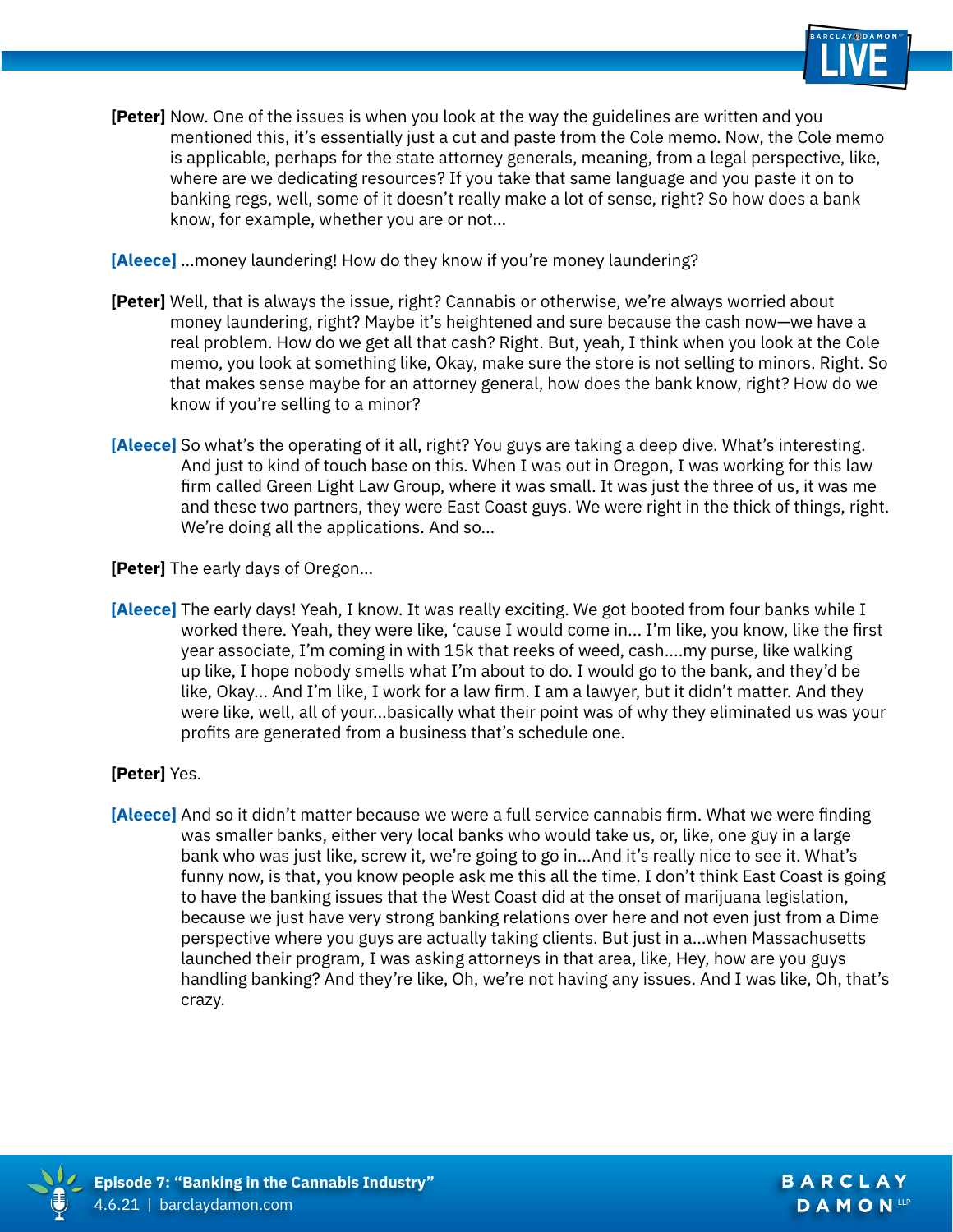

BARCLAY DAMON<sup>LLP</sup>

- **[Peter]** Well, I think it's hard, right? So the view is like, Well, for you, it's different because you, you saw both sides of it. But I think sometimes it's hard to think about all the infrastructure that go into situations like that. But you can see how the states that put some thought into that. Michigan, right. They're doing really well because they did have some foresight to look into and say, "Well, let's think about the banking. Let's think about the insurance things like that." And so to your point, we've seen some of the other States struggle. And sure, banking was one of those things. And let's be honest, that's why someone like BNB or Dime…Now we say, Oh, you know, there's a business opportunity—because we saw that it created a gap in other states where, like, we can address that right. It's a business for us, right...It's meant to be profitable. So I think when you look at the states that are putting more thought into, like, what else needs to happen, we can't just say, Oh, go ahead, put seeds in the ground, right. We need to think about what else will they need and maybe meet with the business leaders in the community. So to your point, yeah. I think out here where it feels like the politicians are much more willing to sit down with "the front line," if you will, and say, okay, give me some feedback here, right? Birenbaum's office has been very receptive to us, reaching out and talking to them.
- **[Aleece]** That's great. And I think that transitions us perfectly into what's happening right now, which is...
- **[Peter]** (Laughs) Really, why, what's going on??
- **[Aleece]** Well, this is going to air in a week, but I know we're recording this right now on March 29, it's anticipated that the bill is going to get passed on March 30 through vote. And the legalization process, I have to say, is one of the most progressive in the country in terms of what we're talking about for social equity, home-grow…I think the license structure; having on site consumption lounges right off the bat. We are really in a new era and New York is taking a really nice first step and saying, "Hey, we're not going to wait and see how this pans out. We're going do it right off the bat because if we wait too long, we may never do it." It's actually very refreshing. I think the MRTA was a very well thought-out bill with, you know, when it first was introduced in 2013, it seemed so rogue, right? Having 50% of use of revenue going back to disadvantaged communities just seemed so in the distance because it really wasn't in any other type of legislation up to that.

### **[Peter]** Right.

- **[Aleece]** But now New York is setting a standard. I think that it's really a cool situation. Have you guys had a chance to, let me ask you this, since all this hype in the last week, right? Have you guys been just getting flooded with inquiries or what's going on?
- **[Peter]** Yes. The short answer is "yes." It doesn't trickle down as much to us, I think. Obviously cannabis as an industry, now, your first stop will be a law firm—it would be someone like yourself. So it makes sense. So you guys are bearing the brunt of it and probably the next step then is okay, now you need a bank account, right?

### **[Aleece]** Yeah.

**[Peter]** Yeah. You're probably still feeling the crest of that first wave..

**[Aleece]** My cell phone is ringing off the hook. I have it on airplane mode right now. We're going to get off of this, and it's going to be like 20 missed calls.

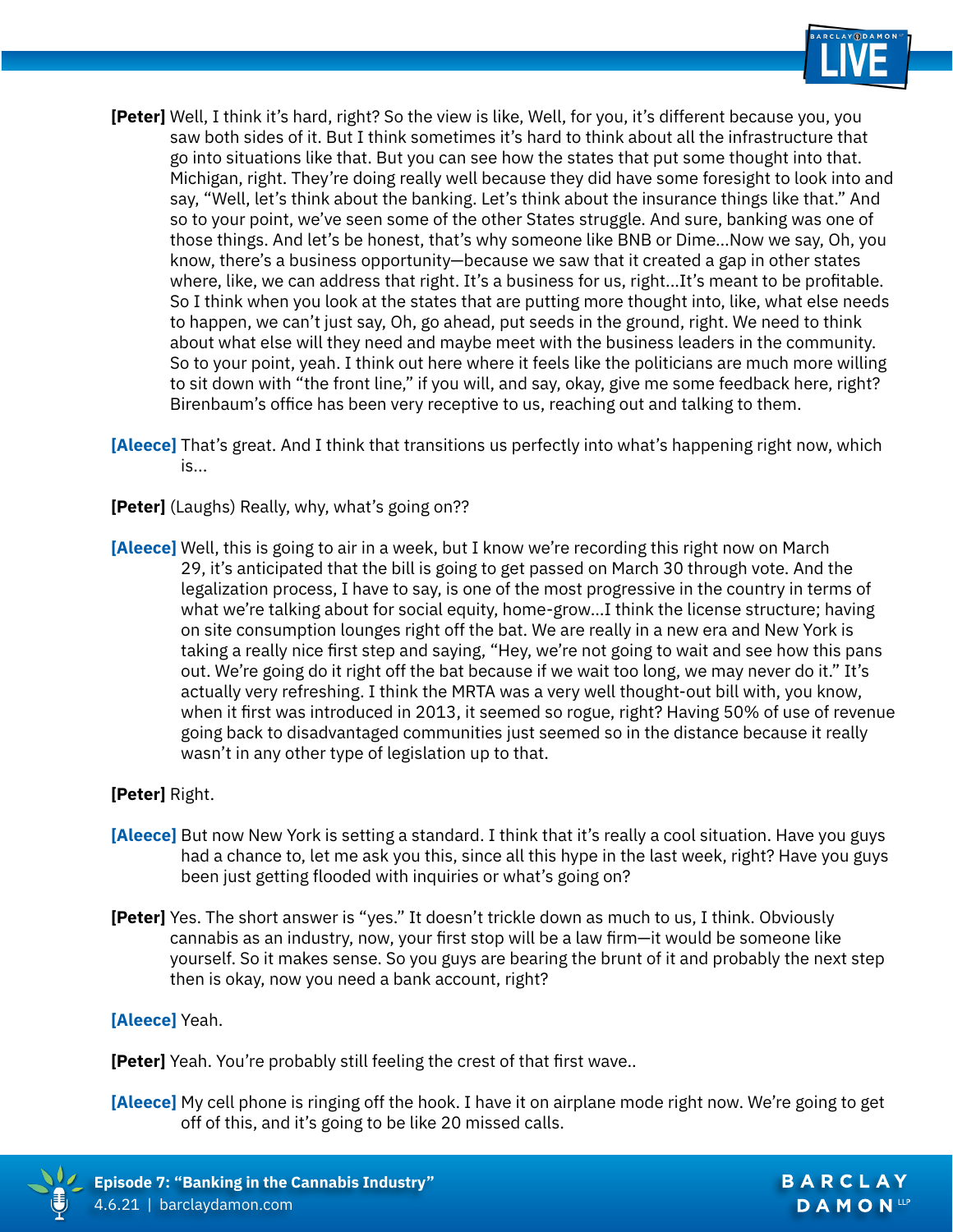

- **[Peter]** Yeah. I mean, one of the things that we see a lot of is the funds, the debt funds, private equity, hedge funds, family offices, etc…SPACs…We're getting a lot of those types of inquiries…and it's amazing. There's so much money sort of flooding into the space. I mean, maybe arguably too much money because a lot of money makes people do dumb things, right?
- **[Aleece]** Just topple on that, right. The tough part about marijuana. And that's what we've seen with these large companies... like MedMen. The valuation of your business is kind of difficult to determine because you're quantifying a lot of times like a license …an operated business, which I think is what happened with a lot of these multi-state operators, when they had to refinance was because of the fact that they were valuating themselves at such a high level. They were having all this influx of money. But they were just gathering license after license in each state without actually having an operating business. And then what are your continued cash flow... right? And so we're seeing those problem areas. I think now people are kind of recognizing that's an issue, but people are very interested in getting to the cannabis space. Definitely investors, which I think is a very good sign in terms of moving forward with a deschedulization or legalization at the federal level, the more normalized it is, the better it becomes.
- **[Peter]** Yeah. I think the valuation question is one that comes up a lot where, let's say, in a commercial real estate scenario, you have a person with a grow operation, let's say, and they say, "Oh, this is worth \$20 million"—is it really though?

**[Aleece]** Probably not worth \$20 million…

- **[Peter]** If you look at it from the bank's perspective, we had this "fire sale concern," meaning if we had to foreclose and we had to quickly turn that property around, well, view from that lens, that's a warehouse. It's a warehouse with lots of specialized equipment, which is almost worse, because who else are we going to sell it to, you know? We need to find another indoor grow operation that wants to buy it. Can they even? Meaning the licensing, the zoning. So if anything, that lowers the value, you've got a single use, special use, single tenant, not a creditworthy tenant. And I don't mean that, but I mean, it's probably a new company. It may not be cash flowing. Things like that. Take the word cannabis out of it. That's an impossible feat to do.
- **[Aleece]** Totally. Let me ask you this, a lot of landlords have this issue, right, is whether or not the bank's going to come calling at your mortgage. If you're leasing to a tenant, who's a cannabis tenant?

### **[Peter]** Yeah.

- **[Aleece]** Can you tell just like our viewers a little bit about what… is that happening? Should that be a concern for landlords?
- **[Peter]** Yeah, it's a real problem. So it's multi-layer. I think the first thing to consider is, again, the obvious here is that it's federally illegal. Right? So if you've got a federally chartered bank, regardless of what FinCEN says or what are the guidelines are, it's federally illegal. If your bank is federally chartered, you're just going to be like, I'm just not going to deal with it, right? There are some federally chartered banks that are banking in the industry, but they're being really hush-hush about it. I actually I know a bank that makes their clients sign NDAs—kind of funny if you think about it. So you're familiar with this concept that you can't build a contract on a ground of an illegal act…